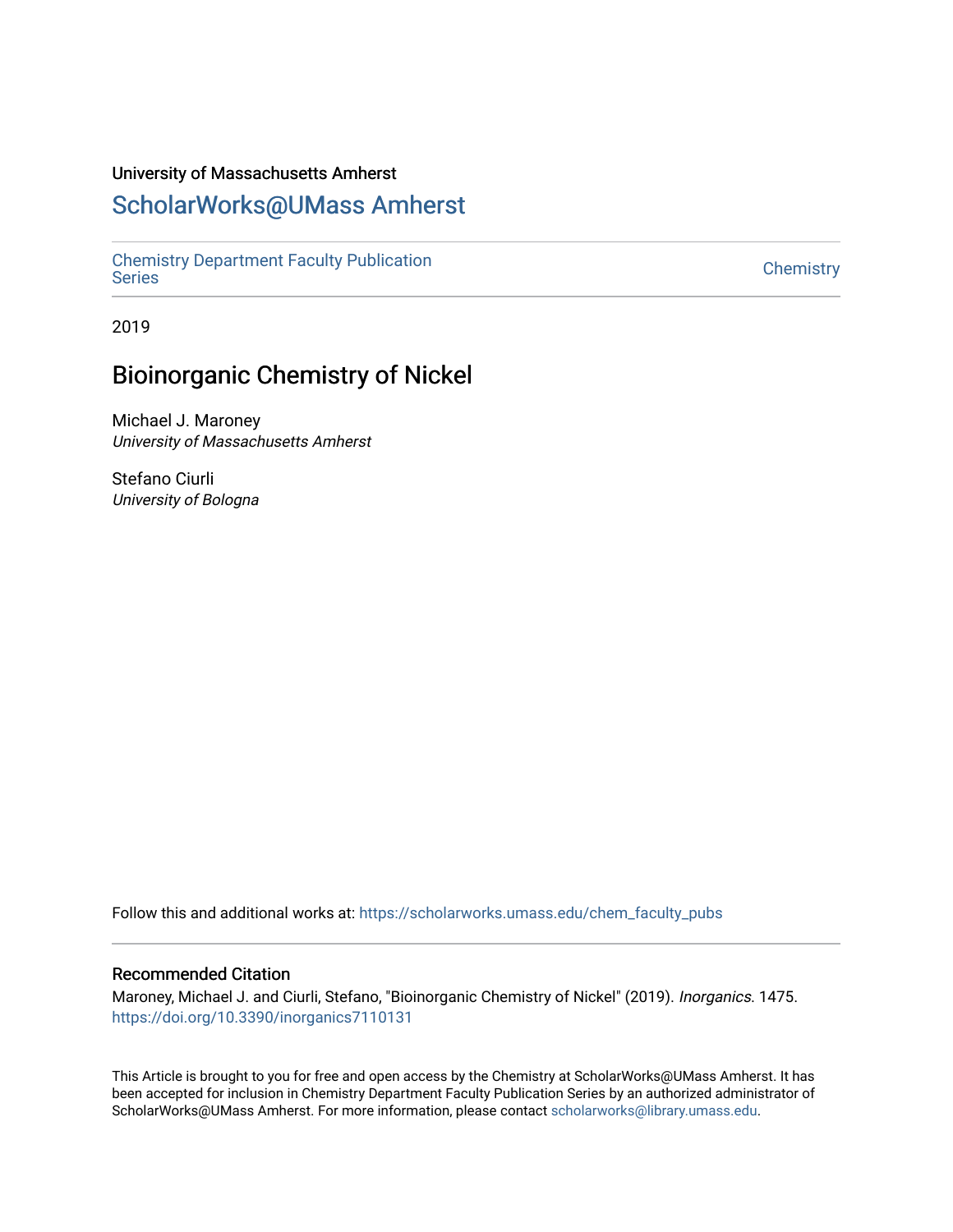



## *Editorial* **Bioinorganic Chemistry of Nickel**

### **Michael J. Maroney 1,\* and Stefano Ciurli 2,[\\*](https://orcid.org/0000-0001-9557-926X)**

- <sup>1</sup> Department of Chemistry and Program in Molecular and Cellular Biology, University of Massachusetts Amherst, 240 Thatcher Rd. Life Sciences, Laboratory Rm N373, Amherst, MA 01003, USA
- <sup>2</sup> Laboratory of Bioinorganic Chemistry, Department of Pharmacy and Biotechnology, University of Bologna, Viale G. Fanin 40, I-40127 Bologna, Italy
- **\*** Correspondence: mmaroney@chem.umass.edu (M.J.M.); stefano.ciurli@unibo.it (S.C.)

Received: 11 October 2019; Accepted: 11 October 2019; Published: 30 October 2019



Following the discovery of the first specific and essential role of nickel in biology in 1975 (the dinuclear active site of the enzyme urease) [\[1\]](#page-2-0), nickel has become a major player in bioinorganic chemistry, particularly in microorganisms, having impacts on both environmental settings and human pathologies. At least nine classes of enzymes are now known to require nickel in their active sites, including catalysis of redox [(Ni,Fe) hydrogenases, carbon monoxide dehydrogenase, methyl coenzyme M reductase, acetyl coenzyme A synthase, superoxide dismutase] and nonredox (glyoxalase I, acireductone dioxygenase, lactate isomerase, urease) chemistries. In addition, the dark side of nickel has been illuminated in regard to its participation in microbial pathogenesis, cancer, and immune responses. Knowledge gleaned from the investigations of inorganic chemists into the coordination and redox chemistry of this element have boosted the understanding of these biological roles of nickel in each context. In this issue, eleven contributions, including four original research articles and seven critical reviews, will update the reader on the broad spectrum of the role of nickel in biology.

The understanding of the biological role of nickel from the inorganic chemistry side is reviewed on a theoretical basis by Siegbahn et al. [\[2\]](#page-2-1), who discuss the enzyme mechanisms, including the canonical mechanism of urease, in view of the recently reported crystal structure of the enzyme-substrate complex [\[3\]](#page-2-2). This chemistry is further elucidated by original contributions on the pH dependence of binuclear nickel peptide complexes by Keegan et al. [\[4\]](#page-2-3).

The knowledge of proteins involved in cellular nickel trafficking (metalloregulators and metallochaperones) is summarized by Higgins in a review [\[5\]](#page-2-4), which is complemented by a second monographic article by Nim and Wong [\[6\]](#page-2-5), that focuses more specifically on the maturation of the nickel enzyme urease as a paradigmatic example of how cells balance nickel essentiality and toxicity. These two reviews are augmented by two original research papers on this aspect of the nickel bioinorganic chemistry field: the paper by Alfano et al. [\[7\]](#page-2-6) is focused on CooJ, an accessory protein necessary for the maturation of the nickel-dependent enzyme carbon monoxide dehydrogenase, while the paper by Barchi and Musiani [\[8\]](#page-2-7) describes the structure-function relationships in InrS, a nickel-dependent transcription factor from cyanobacteria.

Other reviews in this issue focus on aspects of nickel in human health, with the goal of making this literature more accessible to the bioinorganic community. The general aspects of the field are surveyed by Buxton et al. [\[9\]](#page-2-8), while a more focused review by Maier and Benoit [\[10\]](#page-2-9) discusses the role of nickel in microbial pathogenesis. The role of noncoding RNA in nickel-induced human cancer is discussed in a review by Zhu et al. [\[11\]](#page-2-10), while the role of human acireductone dioxygenase in human health and its metal-dependent function are discussed in the monograph by Liu and Pochapsky [\[12\]](#page-2-11).

The range of nickel containing systems is still expanding, as demonstrated by the original research paper by Suttisansanee and Honek, which reports a preliminary characterization of a nickel activated and mycothiol-dependent glyoxalase I from fungi [\[13\]](#page-2-12).